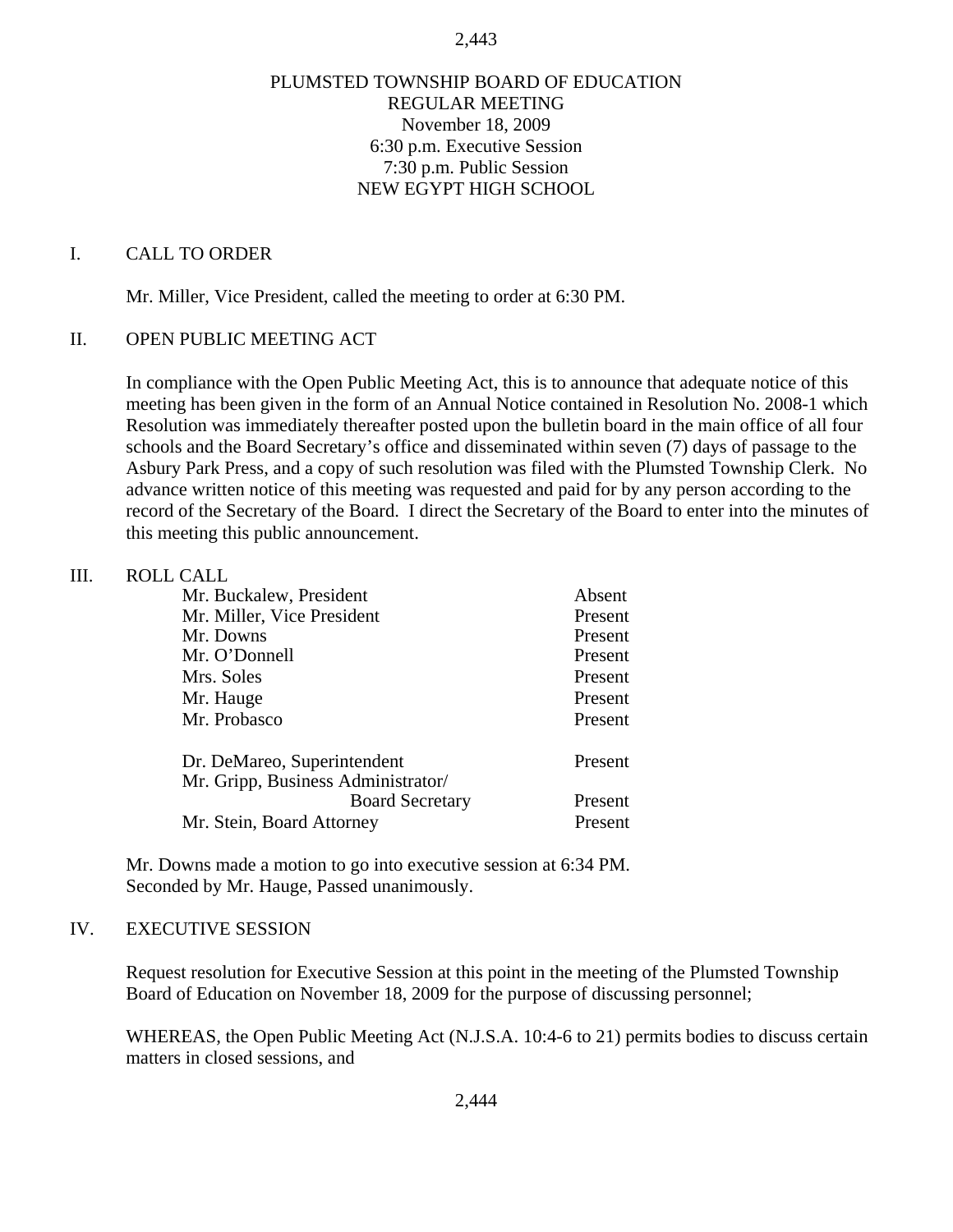WHEREAS, the Board of Education has a need to hold a meeting on Unwarranted Invasion of Individual Privacy issues; and

WHEREAS, pursuant to the Open Public Meeting Act (N.J.S.A. 10:4 – 6-21), such a meeting may be held in private;

NOW, THEREFORE, BE IT RESOLVED, that:

- 1. The Board shall meet in closed session on these matters; and
- 2. The matters to be discussed in private may be shared with the public at such other time as the Board may determine that there is no longer any requirement for confidentiality.

### V. ROLL CALL

| Absent  |
|---------|
| Present |
| Present |
| Present |
| Present |
| Present |
| Present |
| Present |
|         |
| Present |
| Present |
|         |

### VI. FLAG SALUTE

VII. APPROVAL OF AGENDA

Mr. Probasco made a motion to approve the regular meeting agenda for November 18, 2009. Seconded by Mrs. Soles

Roll Call

| Yes    | Mr. Probasco, Mrs. Soles, |
|--------|---------------------------|
|        | Mr. Hauge, Mr. Miller,    |
|        | Mr. O'Donnell, Mr. Downs  |
| No     | None                      |
| Absent | Mr. Buckalew              |

### VIII. APPROVAL OF MINUTES

Mr. Hauge made a motion to approve the following:

A. The minutes are presented for necessary correction and approval for the workshop meeting on October 7, 2009.

2,445

B. The minutes are presented for necessary correction and approval for the regular meeting on October 21, 2009. Seconded by Mrs. Soles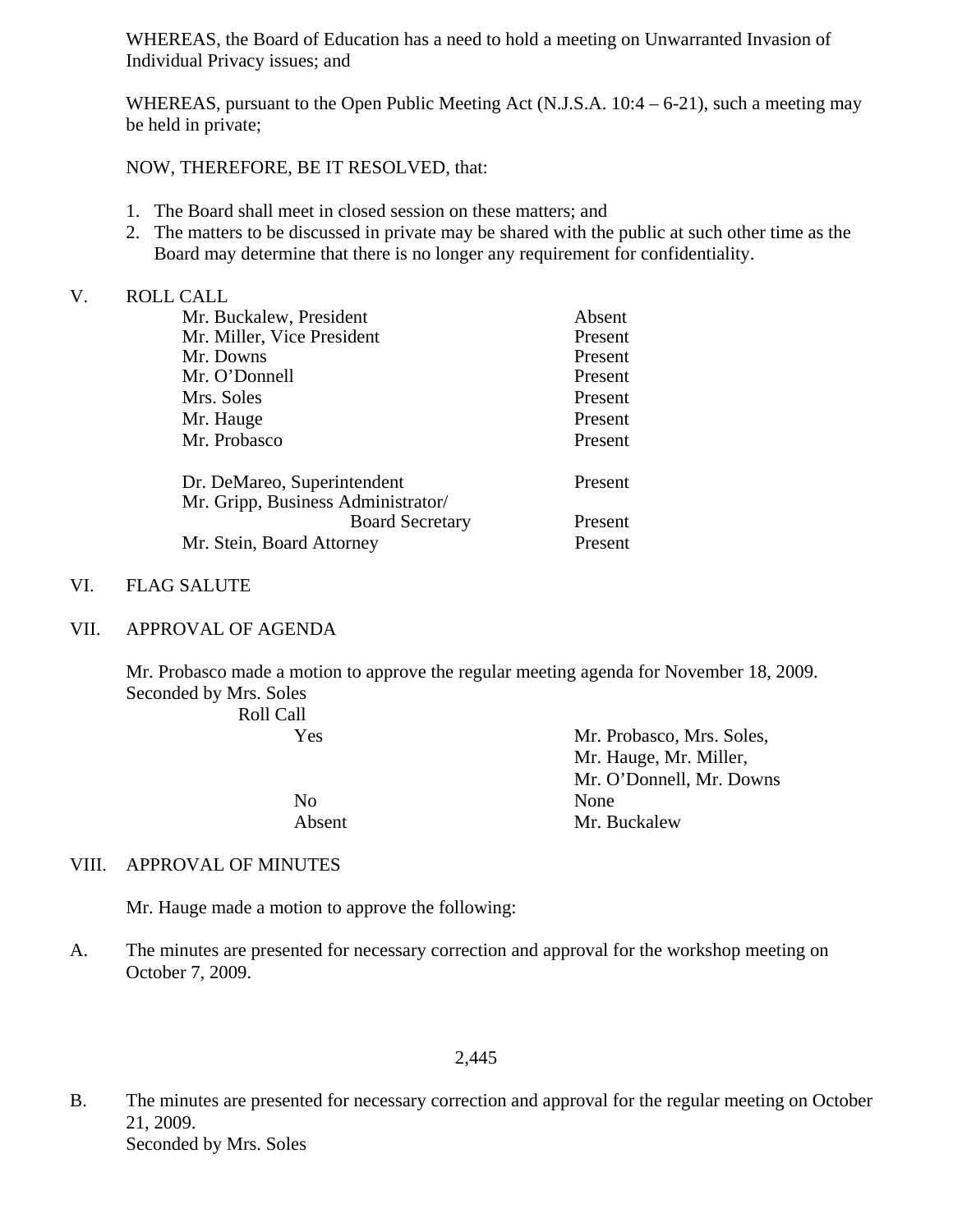Roll Call

 Yes Mr. Hauge, Mrs. Soles, Mr. Probasco, Mr. Miller, Mr. O'Donnell, Mr. Downs Absent Mr. Buckalew

No None

## IX. DISTRICT HIGHLIGHTS

A. Board Meeting dates:

The remaining Board of Education meetings will be held:

| <b>Workshop meetings</b> | <b>Regular meetings</b>                                     |
|--------------------------|-------------------------------------------------------------|
| January 13, 2010         | December 16, 2009                                           |
| February 10, 2010        | January 27, 2010                                            |
| March 17, 2010           | February 24, 2010                                           |
|                          | March 25, 2010 (Thursday) Public Hearing                    |
|                          | on Budget                                                   |
|                          | April 28, 2010 (Reorganization Meeting starts at 7:30 p.m.) |
|                          |                                                             |

## X. SUPERINTENDENT'S COMMENTS

 Dr. DeMareo commented on the Fall accomplishments of our student athletes. Dr. DeMareo stated he will be creating the following four (4) committees:

- Curriculum
- Communications
- Technology
- Budget

Dr. DeMareo commented on the upcoming Holiday Shopping Night.

Dr. DeMareo announced Mrs. Diane McMahon, K-12 Supervisor of Guidance will start in the district on Monday, November 23<sup>rd</sup>.

Mr. Gripp gave an update on District Goal #4.

# XI. STUDENT REPRESENTATIVE COMMENTS

Caitlin Francis, student representative, commented on the following:

Primary School

- Kinder-garden created in the backyard of the Primary School. Special thank you to Mr. & Mrs. Herb Marinari of Big Woods Farm and Arbor Vision for their donations to the project.
- Month of November "Virtue of Gratitude.
- November  $20^{th}$  Batty Bash
- November  $23^{\text{rd}}$  &  $24^{\text{th}}$  Parent Teacher Conferences
- Mrs. Williams and Ms. Marsh sponsored a food drive to assist local families.
- Preschool students will be celebrating Thanksgiving with their very own classroom feast.

### 2,446

- Kindergarten and first grade preparing their Native American and Pilgrim costumes.
- December  $5<sup>th</sup>$  PTO will hold their annual Holiday Extravaganza at the Dr. Gerald H. Woehr Elementary School.
- December  $8<sup>th</sup>$  picture make-up day at the primary school.
- December  $13<sup>th</sup>$  NEPS PTO sponsoring a Barnes & Noble fundraising event.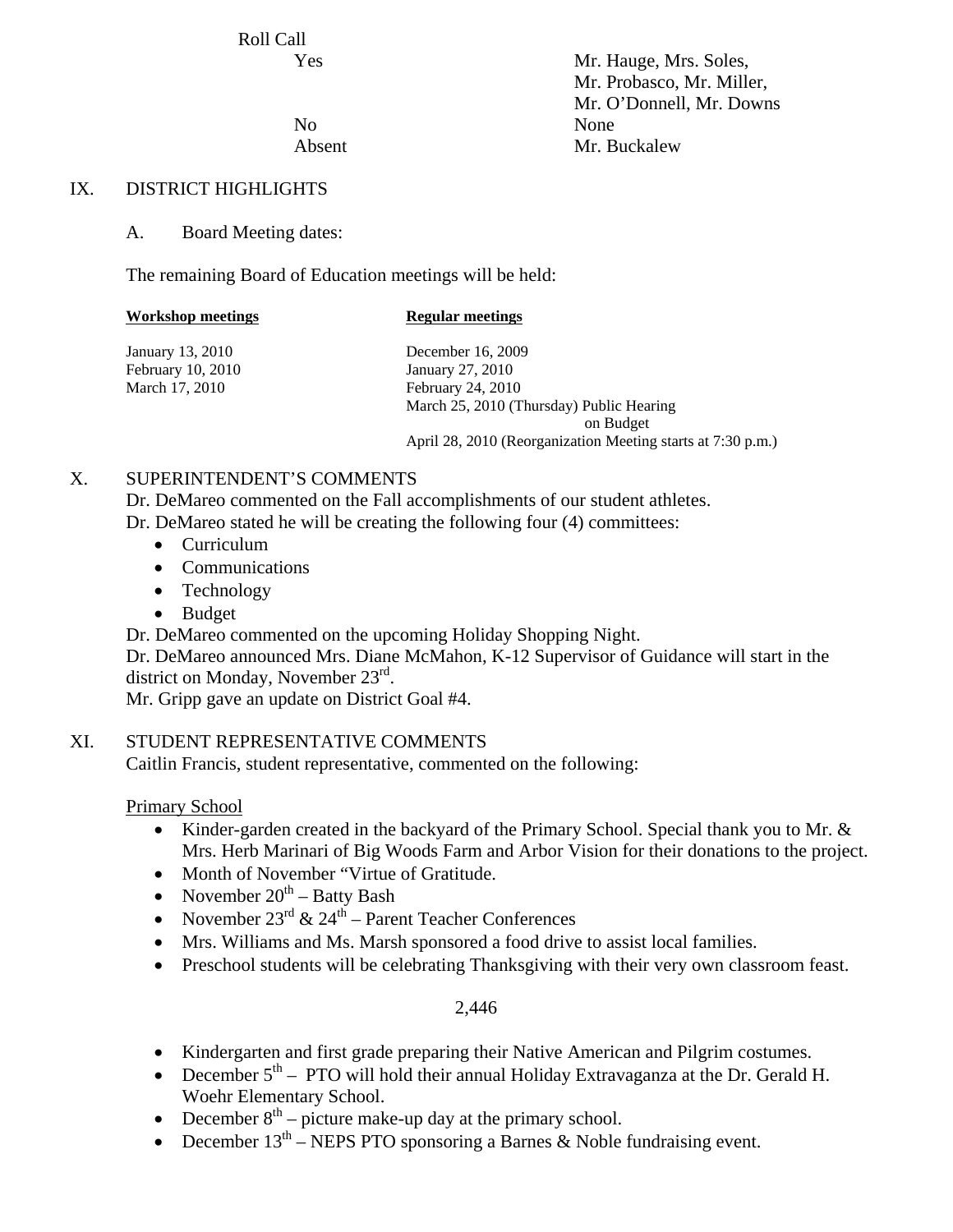- December  $18<sup>th</sup>$  Kindergarten students will board the "Polar Express".
- December 21<sup>st</sup> & 22<sup>nd</sup> First grade classes are hosting a Gingerbread House Building event.
- December  $23<sup>rd</sup>$  Students will be celebrating in their classrooms with related activities.

# Elementary School

- November  $16<sup>th</sup>$  American Education Week
- November  $19<sup>th</sup>$  "Make a Difference Night", Alcohol Awareness Program
- November  $20^{th}$  Second grade classes celebrating Pilgrim Day.
- November  $23^{\text{rd}}$  &  $24^{\text{th}}$  Parent/Teacher Conferences
- November  $25<sup>th</sup>$  Third grade classes will host "Thankful Day".
- December  $3<sup>rd</sup> 5<sup>th</sup>$  grade Art Show.
- December  $5<sup>th</sup>$  PTO will hold their annual Holiday Extravaganza.
- December  $12<sup>th</sup>$  PTO sponsoring a Barnes & Noble fundraising
- December  $15<sup>th</sup>$  Winter Concert

# Middle School

- Students of the month:  $6<sup>th</sup>$  grade, Jennifer Rodriguez;  $7<sup>th</sup>$  grade, Gavin Pritchard and  $8<sup>th</sup>$ grade, Jon Scutellaro
- November  $16<sup>th</sup>$  American Education Week
- November  $23^{\text{rd}}$  &  $24^{\text{th}}$  Parent/Teacher Conferences
- December  $11<sup>th</sup> 8<sup>th</sup>$  grade Grandparent Breakfast
- December  $11^{th}$  &  $12^{th}$  Middle school performance of "Alice in Wonderland Jr."
- December  $17<sup>th</sup>$  Band/Chorus will perform with the high school in the winter concert.
- Middle school fall sports season was successful.
- Thank you to the New Egypt community for all you do for our students.

# High School

- Students of the month:  $9<sup>th</sup>$  grade, Zach Rose;  $10<sup>th</sup>$  grade, Teresa Tiedge;  $11<sup>th</sup>$  grade, Dylan Wills and  $12<sup>th</sup>$  grade, Melissa Galaz
- November  $12^{th}$ –15<sup>th</sup> Model United Nations conference. Elizabeth Campbell won an award for writing the best position paper in her committee, United Nations Children's Fund.
- Assembly held on "Dangers of Addiction" given by Nancy Joyce.
- November  $15<sup>th</sup> Fall Cheerleaders computed in the Burlington Township School Spirit Fest$ and place second in their division.
- November  $29<sup>th</sup> Fall Cheerleaders competing at Temple University.$
- November  $18<sup>th</sup>$  Paraprofessional Day
- High school Peer Leaders continue their monthly outreaches to the freshmen class.
- Hero's and Cool Kids program
- November  $20^{th}$  Holiday Night
- November  $25<sup>th</sup>$  National Honor Society hosting a blood drive.

# 2,447

• December  $8<sup>th</sup>$  – OCVTS will be giving a presentation to sophomores in regard to vo-tech programs.

# XII. PUBLIC COMMENT ON AGENDA ITEMS - none

# XIII. PRESENTATIONS/AWARDS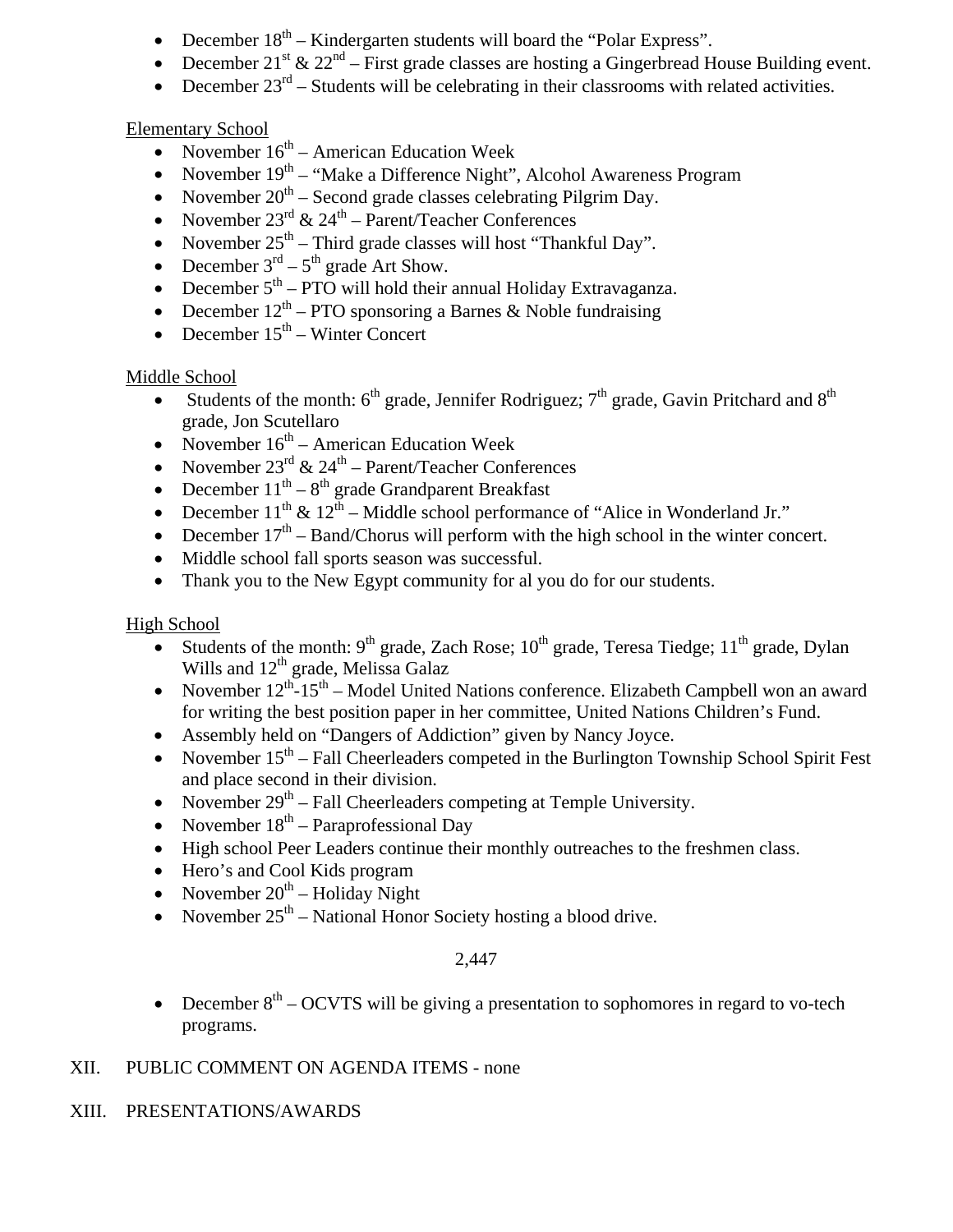- A. New Egypt High School National Honor Society Induction Ceremony presented by Caitlyn Tilley
- B. Robert Burkhardt, Principal at Dr. Gerald H. Woehr Elementary School presented the NJ ASK student achiever
- C. Differentiated Instruction Presentation by Administration
- XIV. CORRESPONDENCE none
- XV. SUPERINTENDENT'S AGENDA
- A. Finance Motions

Mr. Downs made a motion to approve the following:

- 1. Recommend approval of all bills and claims for November with the exception of PO #10-1917 in the amount of \$408.00, which have been examined by the Finance Committee prior to this meeting and are presented for approval.
- 2. Recommend approval of all bills and claims for October, which required hand written checks after the October bills and claims list was approved, which have been examined by the Finance Committee and are presented for approval.
- 3. Recommend approval of all bills and claims for November, which required hand written check prior to the November bills and claims list being approved, which have been examined by the Finance Committee and are presented for approval.
- 4. Recommend ratification of the transferring of funds as attached.
- 5. Recommend approval of the Board Secretary's Report for the period ending October 31, 2009 and the Treasurer of School Monies Report for the period ending October 31, 2009.
- 6. Recommend approval that Pursuant to N.J.A.C. 6A:23 2.12(c)3, the Business Administrator/Board Secretary, certifies that as of October 31, 2009, no budgetary line item account has obligations and payments (contracted orders) which in total exceed the amount appropriated by the District Board of Education pursuant to N.J.S.A. 18A:22-8, that the District financial accounts have been reconciled and are in balance.
- 7. Recommend approval that the Plumsted Township Board of Education, pursuant to N.J.A.C. 6A:23- 2.12(c)4 certifies that as of October 31, 2009, after review of the Secretary's monthly financial report (appropriations section) and upon consultation with the Business Administrator/Board

2,448

Secretary and other appropriate district officials, that to the best of their knowledge no major account or fund has been over expended in violation of N.J.A.C. 6A:23-2.12(c)4 I-VI and that sufficient funds are available to meet the district's financial obligations for the remainder of the fiscal year.

8. Recommended approval of a contract with the Ocean Academy for one student to attend the 2009 – 2010 school year at a total cost of \$41,761.80.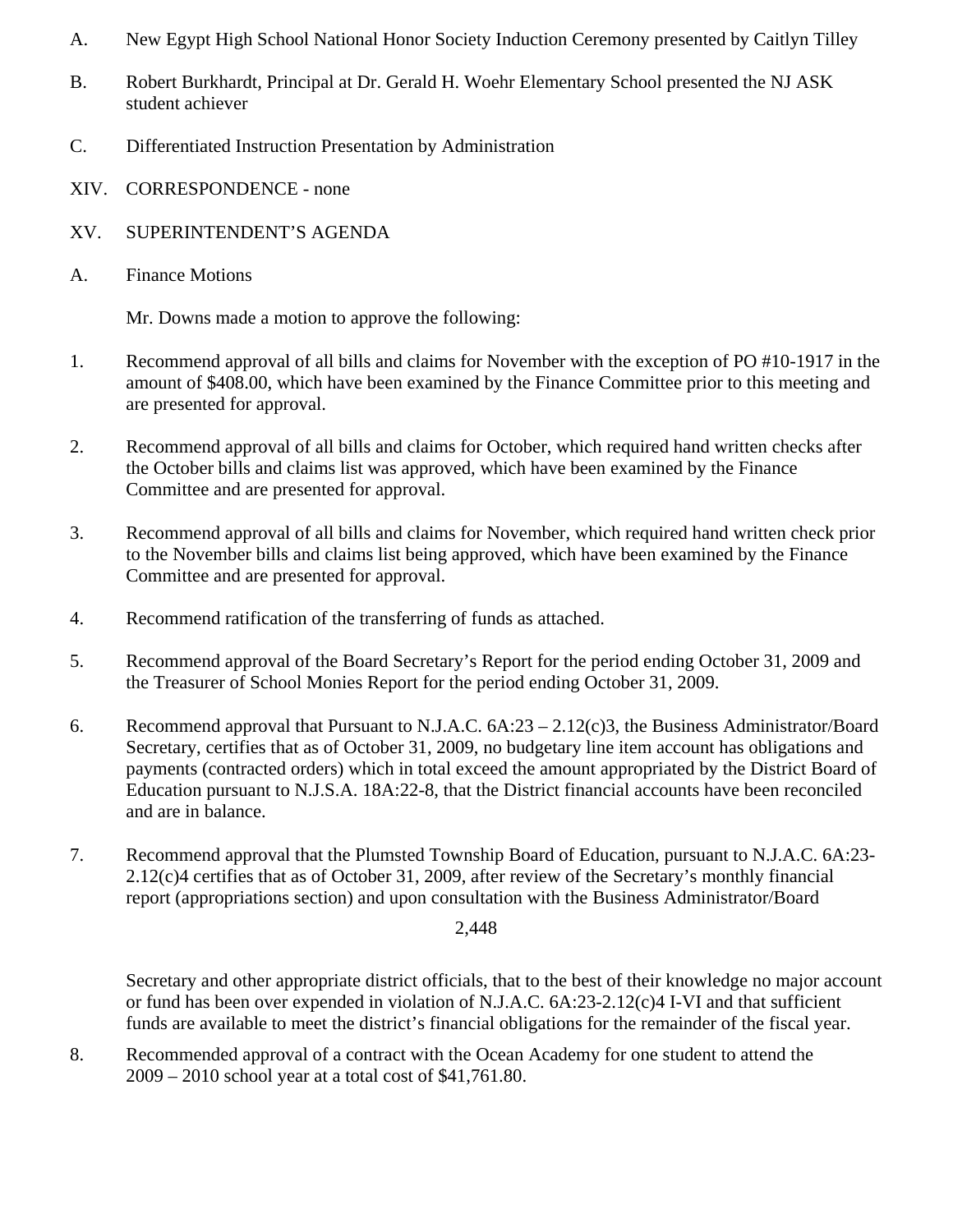- 9. Recommend ratification of a contract with Upper Freehold Board of Education from September 1, 2009 through June 30, 2010 in the amount of \$2,606.00 to provide transportation of Mercer County Vocational Fire School students from the Fire School to Allentown High School.
- 10. Recommend ratification of a jointure with Jackson Township Board of Education from September 1, 2009 to June 30, 2010 in the amount of \$5,760.00 to provide transportation of students to the Ocean County Vo-tech MATES program route # 7457.
- 11. Recommend approval of resolution 2009-2010 No. 17, Submission of Comprehensive Maintenance Plan.

Seconded by Mr. Hauge

Discussion: Mr. Hauge questioned agenda item A.8. Mr. Gripp stated the amount was for the school year.

Mr. O'Donnell commented on education funding and asked if the agenda items are actually essential. Mr. Gripp explained the agenda items under finance are in the budget area. Mr. Probasco questioned agenda item A.9 and A10. Mr. Gripp explained that these were good alternatives for transportation.

| Mr. Downs, Mr. Hauge,     |
|---------------------------|
| Mr. Probasco, Mrs. Soles, |
| Mr. Miller, Mr. O'Donnell |
| None                      |
| Mr. Buckalew              |
|                           |

Mr. Downs made a motion to approve the following:

12. Recommend approval of PO#10-1917 in the amount of \$408.00.

Seconded by Mr. Hauge Roll Call

| Yes            | Mr. Downs, Mr. Hauge,     |
|----------------|---------------------------|
|                | Mr. Probasco, Mrs. Soles, |
|                | Mr. O'Donnell             |
| N <sub>0</sub> | None                      |
| Absent         | Mr. Buckalew              |
| Abstain        | Mr. Miller                |

Mr. Downs made a motion to approve the following:

13. Recommend approval for Harry Miller, Board of Education Vice President to attend the NAFIS-Section 8002 Impact Aid Conference in San Diego, CA from January 8, 2010 - January 11, 2010 at an approximate cost of \$1,850.00.

2,449

Seconded by Mr. Probasco

Discussion: Mr. O'Donnell asked Mr. Gripp if he was attending this conference. Mr. Gripp stated they have approval for three (3) members to go and not sure who will be able to attend. Mr. O'Donnell stated he will vote yes on this agenda item with the condition we are not sending more than one person.

Mr. Downs stated this was located in the San Diego County School District and would be more inclined to have staff people there as well as Mr. Miller.

Mr. Miller stated this was just approval for three (3) people and the logistics and numbers need to be worked out.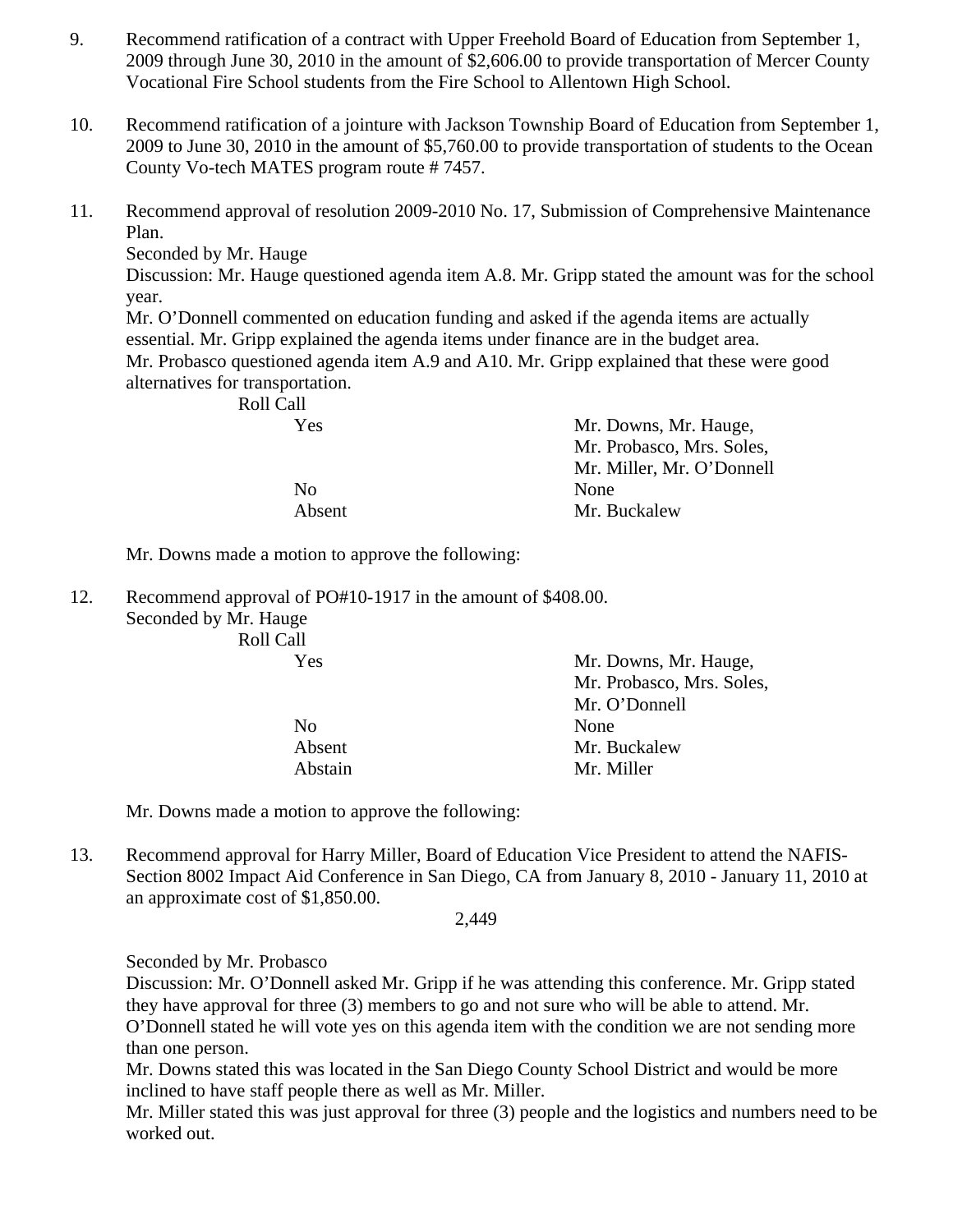Mr. O'Donnell stated one (1) person should go and cannot afford to send any others given our budget situation.

Mr. Probasco stated the more coverage out there the better off you are.

Mr. O'Donnell stated we never sent more than one (1) person. Mr. Gripp stated this is not true. Mrs. Soles asked Mr. Miller if it was more beneficial to send one (1) or two (2) people out to San Diego. Mr. Miller stated it is all about coverage and working the system. He also stated you can corner the people who are sending out the funding and they get to know who you are. Mr. O'Donnell stated we can send one person.

Mr. O'Donnell stated he may not vote for this because we should not send more than one (1) person. He asked if we approved more than one person for this. Mr. Gripp explained that Mr. Miller is under agenda item A.13 and Dr. DeMareo and myself are under agenda item D.1 under the Professional Development list.

Mrs. Soles asked where the funding for trips come out of. Mr. Gripp stated it comes out of general operating expenses, which were budgeted for. He also stated that four (4) trips were budgeted. Mr. O'Donnell commented on the fund balance in March.

Mr. Hauge stated it is importance of Impact Aid to the district.

Mr. O'Donnell stated he cannot support sending more than one (1) person.

| Roll Call      |                          |
|----------------|--------------------------|
| Yes            | Mr. Downs, Mr. Probasco, |
|                | Mr. Hauge, Mrs. Soles    |
| N <sub>0</sub> | Mr. O'Donnell            |
| Absent         | Mr. Buckalew             |
| Abstain        | Mr. Miller               |

Mr. Downs made a motion to approve the following:

14. Recommend approval of a contract with FEA for workshop for all Administrators on Observations and Evaluations to be held on November 19, 2009 at a cost of \$650.00.

Seconded by Mr. Hauge Roll Call

No None

 Yes Mr. Downs, Mr. Hauge, Mr. Probasco, Mrs. Soles, Mr. Miller, Mr. O'Donnell Absent Mr. Buckalew

2,450

### B. Personnel Motions

Mr. Downs made a motion to approve the following:

1. Recommend approval of Krista Bie as a second grade leave of absence teacher from November 30, 2009 - March 21, 2010 at a salary of \$51,975.00 (prorated) equal to BA Step 6 of the teacher's salary guide contained in the PTEA/PTBOE Collective Bargaining Agreement pending successful completion of the application process established by the Superintendent of Schools and criminal history clearance is obtained through the State of New Jersey in accordance with law.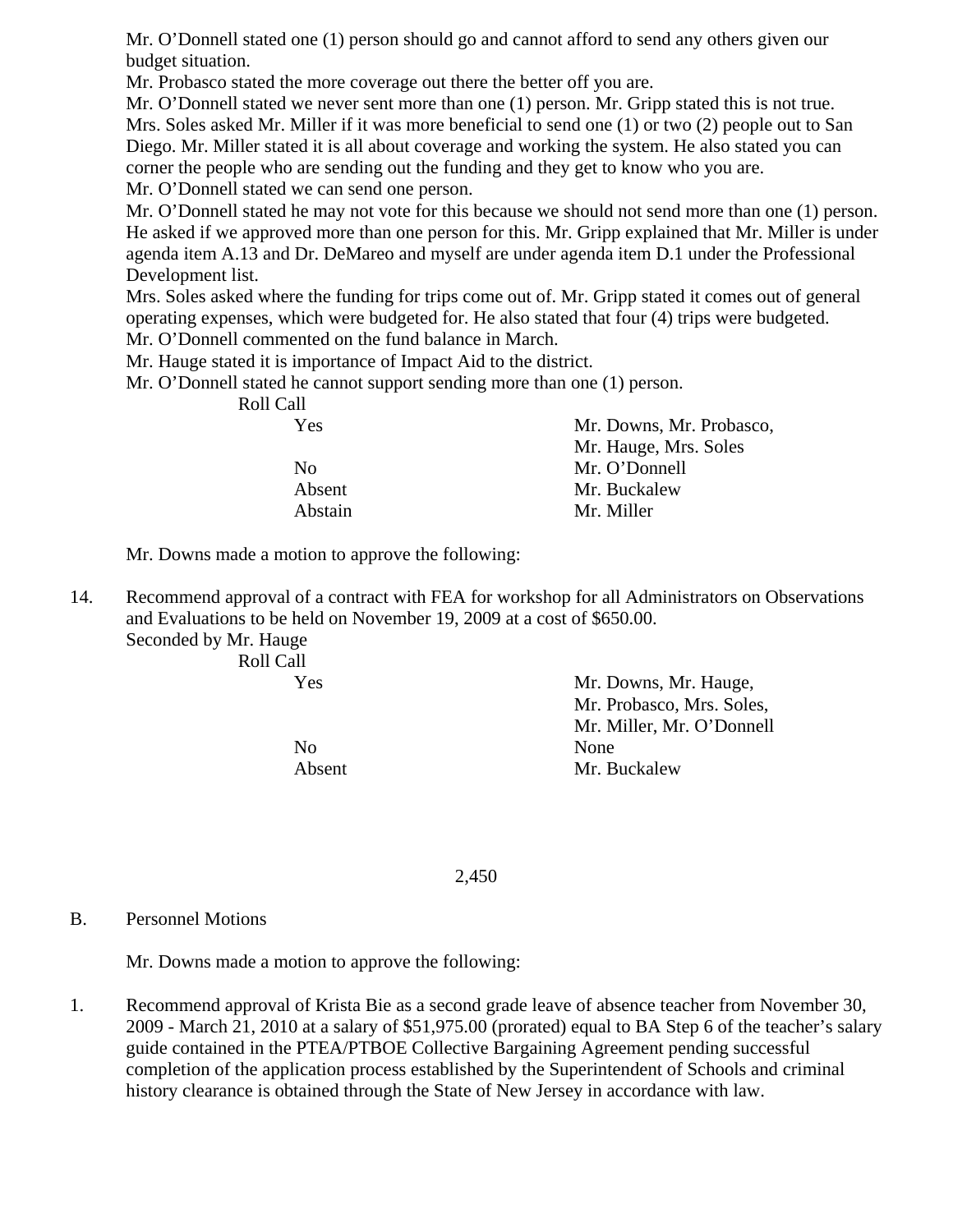- 2. Recommend ratification of a tuition reimbursement approval for Sara Bouroult to take a Summer II class at Kean College entitled "Learning, Instruction Evaluation and Curriculum Development" for 3 credits and be reimbursed at a per credit amount of \$225.00 per credit pending receipt of a grade of "B" or better, proof of payment and the availability of funds.
- 3. Recommend approval of a tuition reimbursement for Sara Bouroult to take a Fall course at Kean College entitled "Computer Applications in Ed Admin" for 3 credits and be reimbursed at a per credit amount of \$225.00 per credit pending receipt of a grade of "B" or better, proof of payment and the availability of funds.
- 4. Recommend the approval to rescind the approval of Jillyan Bechtold as a counselor for the NEED Program for the 2009-2010 school year effective October 22, 2009.
- 5. Recommend approval of Shannon Cranmer as a lunchroom/playground monitor at the Dr. Gerald H. Woehr Elementary school effective November 19, 2009 at the rate of \$7.25 per hour pending successful completion of the application process established by the Superintendent of Schools and criminal history clearance is obtained through the State of New Jersey in accordance with law.
- 6. Recommend approval of the following as substitute teachers and paraprofessionals for the remainder of the 2009-2010 school year at the rate of \$80.00/\$60.00 respectively, per day pending successful completion of the application process established by the Superintendent of Schools, and criminal history clearance is obtained through the State of New Jersey in accordance with law.

Nicole Rasmussen

Maria Wright

.

Lori Babiak

Levon Seyers

- 7. Recommend approval of Bill Bogardus as scenic designer for the New Egypt High School 2009- 2010 musical production at a stipend amount of \$1,500.00. .
- 8. Recommend approval of Doug Grotto as rehearsal pianist for the New Egypt High School 2009- 2010 musical production at a stipend amount of \$2,000.00, pending successful completion of the application process established by the Superintendent of Schools and criminal history clearance is obtained through the State of New Jersey in accordance with law.

2,451

9. Recommend approval of the following coaching positions at the high school for the winter seasons for the 2009-2010 school year to be paid at a stipend amount as negotiated in the Collective Bargaining Agreement between the PTEA and the PTBOE:

Boys Basketball Varsity Coach Jay Corby (Head Coach) Boys Basketball JV Coach Tom Corby (Assistant Coach) Boys Basketball Freshman Coach Rick DeMarco (Assistant Coach) Girls Basketball Head Coach Matt Brogan (Head Coach) Girls Basketball JV Coach Sara Bouroult (Assistant Coach) Boys Wrestling Varsity Coach Kevin English (Head Coach) Boys Wrestling JV Coach Jason Frable (Assistant Coach) Boys Wrestling Freshman Coach Uriel Morfin (Assistant Coach)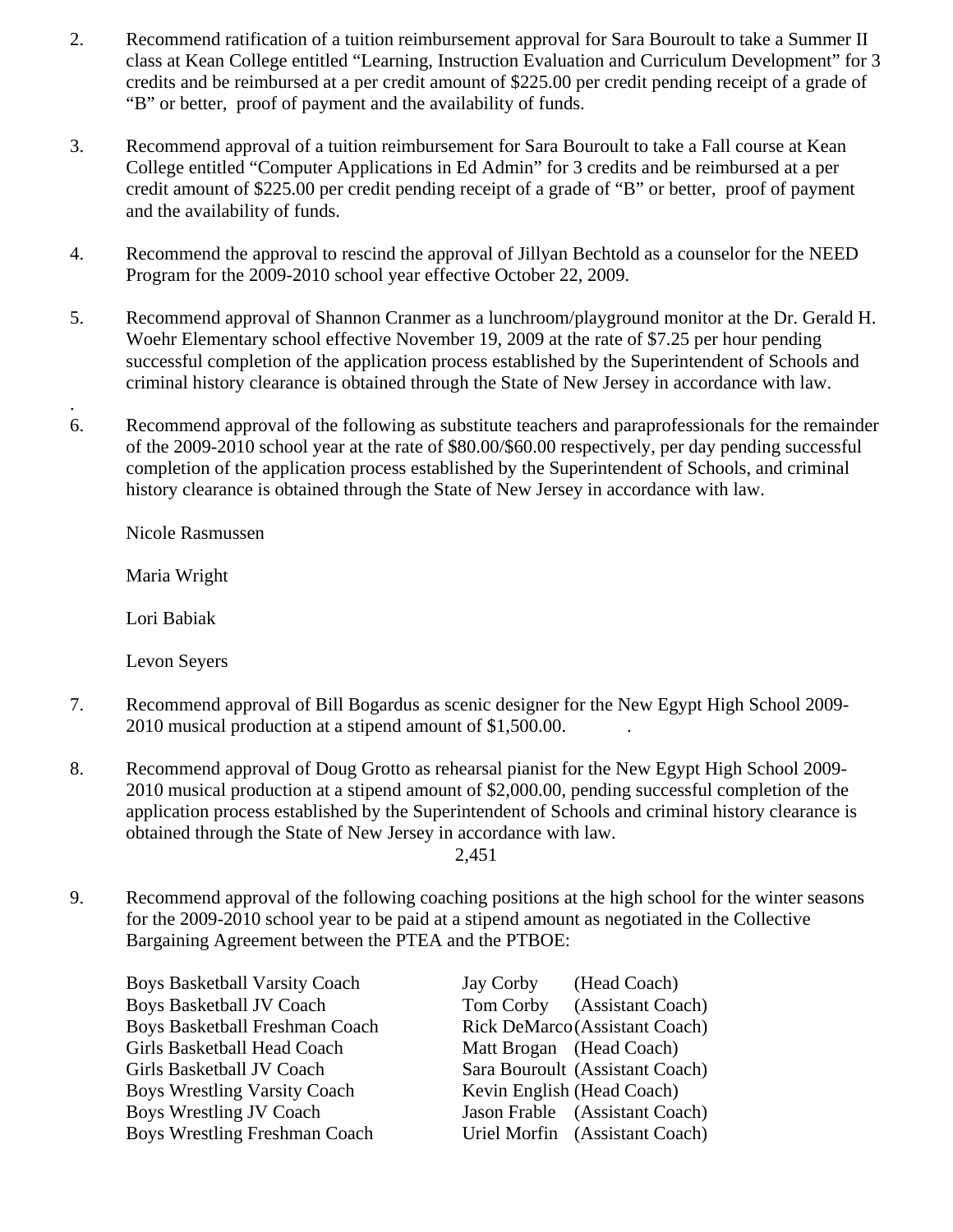| <b>Bowling Varsity Coach</b>        | Glenn Knigge (Head Coach)        |
|-------------------------------------|----------------------------------|
| Bowling JV Coach                    | Mike Search (Assistant Coach)    |
| Volunteer Asst. Coach               | Lynn Kukoda (Volunteer)          |
| Winter Weight Room                  | Tim Macaluso                     |
| <b>Cheerleading Varsity Coach</b>   | Lauren Russ (Head Coach)         |
| Cheerleading JV Coach               | Caitlyn Tilley (Assistant Coach) |
| <b>Volunteer Cheerleading Coach</b> | Nicole Rasmussen                 |

10. Recommend approval of the following coaching positions at the middle school for the winter seasons for the 2009-2010 school year to be paid at a stipend amount as negotiated in the Collective Bargaining Agreement between the PTEA and the PTBOE:

| <b>Boys Basketball</b>           | Tom Schwartz (Head Coach)         |
|----------------------------------|-----------------------------------|
| <b>Assistant Boys Basketball</b> | Keith Strausman (Assistant Coach) |
| Girls Basketball                 | Corrine De Virgilio               |
| Wrestling                        | Sean McCarthy (Head Coach)        |
| <b>Assistant Wrestling Coach</b> | David Restaino (Assistant Coach)  |
| Pep Squad                        | Laura Puro (Head Coach)           |

- 11. Recommend acceptance of the resignation of Susan Lankford Byrnes as a paraprofessional at the New Egypt High School effective January 4, 2009 or upon a mutually agreed upon date.
- 12. Recommend approval of an NJFLA/FMLA leave of absence for Sarah VanNess from January 8, 2010 to June 30, 2010 using the remainder of her sick and personal time.
- 13. Recommend approval of Wendy MacMullen as a substitute NEED Counselor for the remainder of the 2009-2010 school year at a rate of \$8.25 per hour effective November 19, 2009.
- 14. Recommend approval of Liz Saulnier to teach various youth classes through our Community Education program at the rate of \$40.00 per hour.
- 15. Recommend approval of Jacqueline Reilley to instruct various health and beauty classes through our Community Education program at the rate of \$40.00 per hour, respectively, for the 2009-2010 school year effective November 19, 2009.

2,452

Seconded by Mr. Hauge Roll Call

 Yes Mr. Downs, Mr. Hauge, Mr. Probasco, Mrs. Soles, Mr. Miller, Mr. O'Donnell Absent Mr. Buckalew

No None

Mr. Downs made a motion to table the following:

16. Recommend approval of the attached non-affiliated staff and their salaries retroactive to July 1, 2009 in accordance with the attached listing of non-affiliated staff by name, position and salary.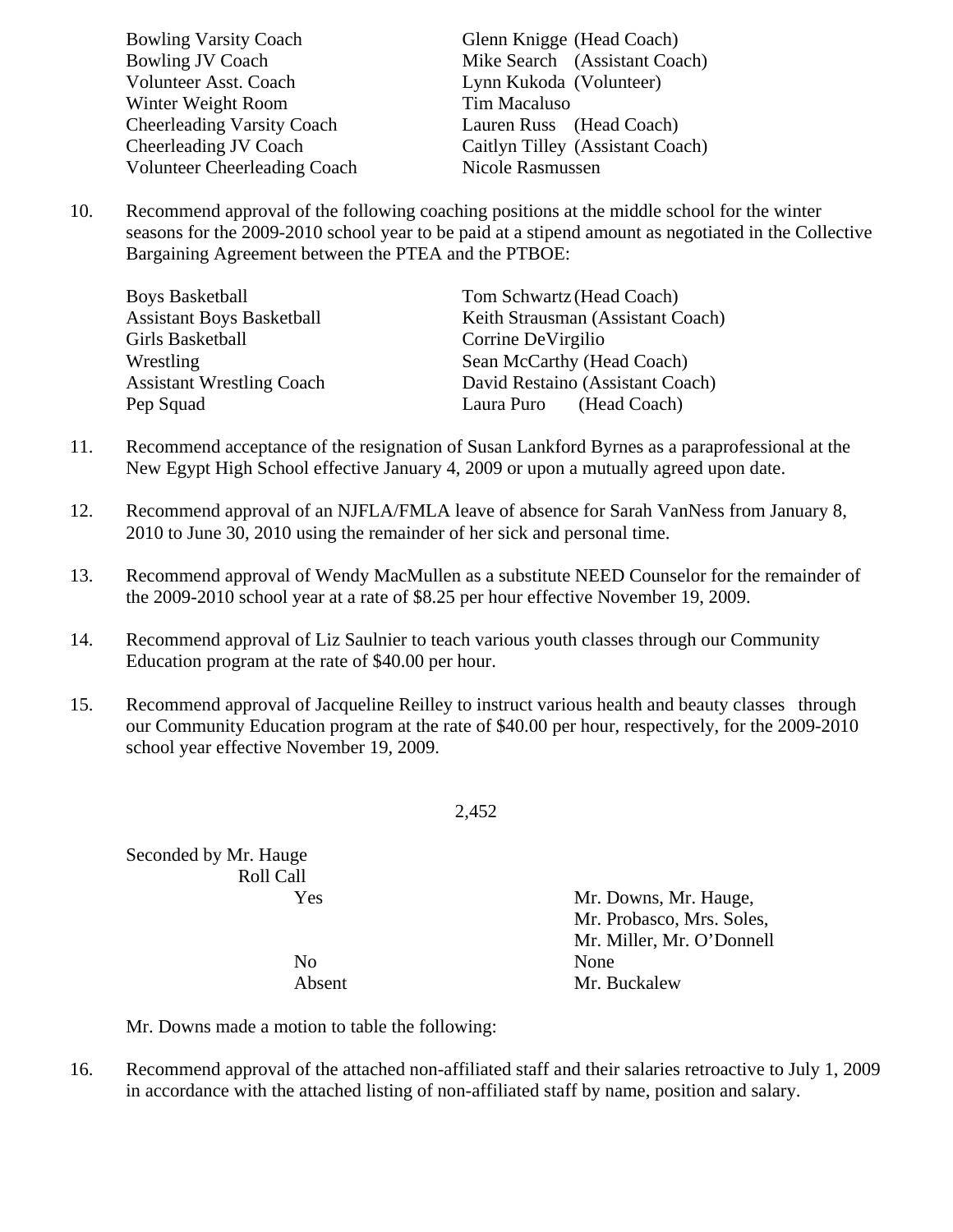17. Recommend approval of the attached Paraprofessionals and their salaries retroactive to September 1, 2009 in accordance with the attached listing of Paraprofessional by name, position and salary. Seconded by Mrs. Soles

| Mr. Downs, Mrs. Soles,    |
|---------------------------|
| Mr. Hauge, Mr. Probasco,  |
| Mr. Miller, Mr. O'Donnell |
| None                      |
| Mr. Buckalew              |
|                           |

Mr. Downs made a motion to approve the following as amended:

- 16. Recommend approval of the attached non affiliated staff and their salaries retroactive to July 1, 2009 in accordance with the attached listing of non-affiliated staff by name, position and salary.
- 17. Recommend approval of the attached Paraprofessionals and their salaries retroactive to September 1, 2009 in accordance with the attached listing of Paraprofessionals by name, position and salary. Seconded by Mrs. Soles

Discussion: Mr. Probasco stated this includes the correction in the names. Mr. Gripp stated "yes". Roll Call

| No     | None  |
|--------|-------|
| Absent | Mr. B |

 Yes Mr. Downs, Mrs. Soles, Mr. Hauge, Mr. Probasco, Mr. Miller, Mr. O'Donnell Mr. Buckalew

Mr. Downs made a motion to approve the following:

18. Recommend ratification of approval of the following extra curricular staff effective September 8, 2009 for the 2009-2010 school year:

 \*Dance chaperones, after school tutoring, detention monitors, home instruction, ticket sellers/collectors, announcers, timers, scorekeepers, chain gang and security

Tara Melchior

### 2,453

19. Recommend approval of Kathy Guyer as a district mail clerk at the rate of \$7.25 per hour effective Thursday, November 19, 2009.

Seconded by Mr. Probasco Roll Call

 Yes Mr. Downs, Mr. Probasco, Mr. Hauge, Mrs. Soles, Mr. Miller, Mr. O'Donnell Absent Mr. Buckalew

No None

Mr. Downs made a motion to approve the following:

20. Recommend approval of Lindsay Nami as a paraprofessional at a salary of \$13,333.00 (prorated) pending successful completion of the application process established by the Superintendent of Schools, and criminal history clearance is obtained through the State of New Jersey in accordance with law.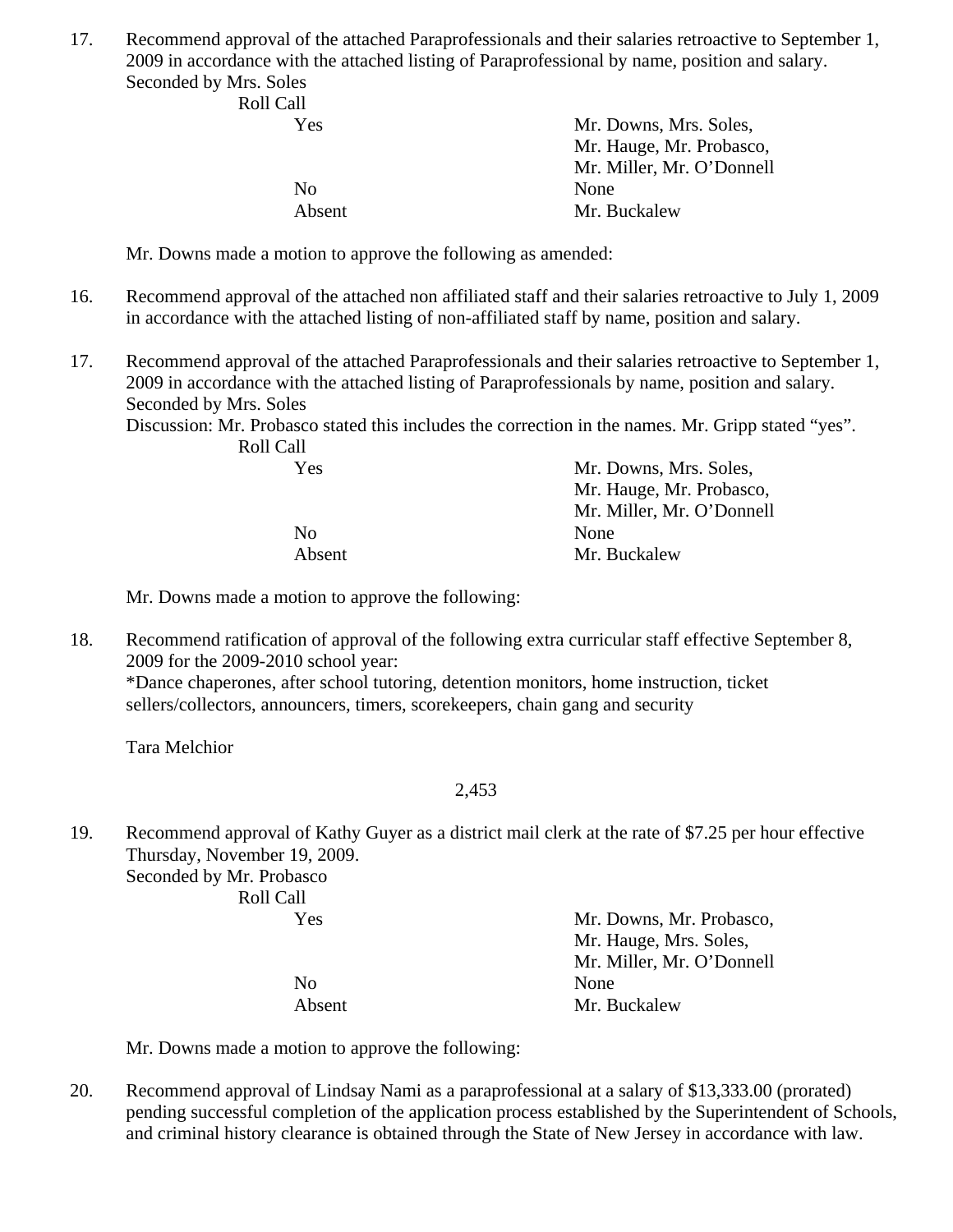Seconded by Mr. Probasco Roll Call

| Yes            | Mr. Downs, Mr. Probasco, |
|----------------|--------------------------|
|                | Mr. Hauge, Mr. Miller,   |
|                | Mr. O'Donnell            |
| N <sub>0</sub> | None                     |
| Absent         | Mr. Buckalew             |
| Abstain        | Mrs. Soles               |
|                |                          |

Mr. Downs made a motion to approve the following:

21. Recommend approval of Kathy Chesmel to be a volunteer advisor for the Fitness Club at the New Egypt High School effective November 30, 2009.

Seconded by Mr. Probasco Roll Call

No None

 Yes Mr. Downs, Mr. Probasco, Mr. Hauge, Mrs. Soles, Mr. Miller, Mr. O'Donnell Absent Mr. Buckalew

Mr. Downs made a motion to approve the following:

22. Move to approve the sidebar agreement between the Plumsted Township Administrators Association and the Plumsted Township Board of Education governing non-precedent no practice rights of certain Administrator.

Seconded by Mr. Hauge Roll Call

| $\cdots$ |                           |
|----------|---------------------------|
| Yes      | Mr. Downs, Mr. Hauge,     |
|          | Mr. Probasco, Mrs. Soles, |
|          | Mr. Miller, Mr. O'Donnell |
| No       | None                      |
| Absent   | Mr. Buckalew              |
|          |                           |

2,454

C. Policy

Mrs. Soles made a motion to approve the following:

- 1. Recommend approval on first reading of Board Policy 3159, Teaching Staff Members/School District Reporting Responsibilities.
- 2. Recommend approval on first reading of Board Policy 5465, Early Graduation. Seconded by Mr. Probasco

Roll Call

 Yes Mrs. Soles, Mr. Probasco, Mr. Hauge, Mr. Miller, Mr. O'Donnell, Mr. Downs No None Absent Mr. Buckalew

Mr. Downs made a motion to table the following: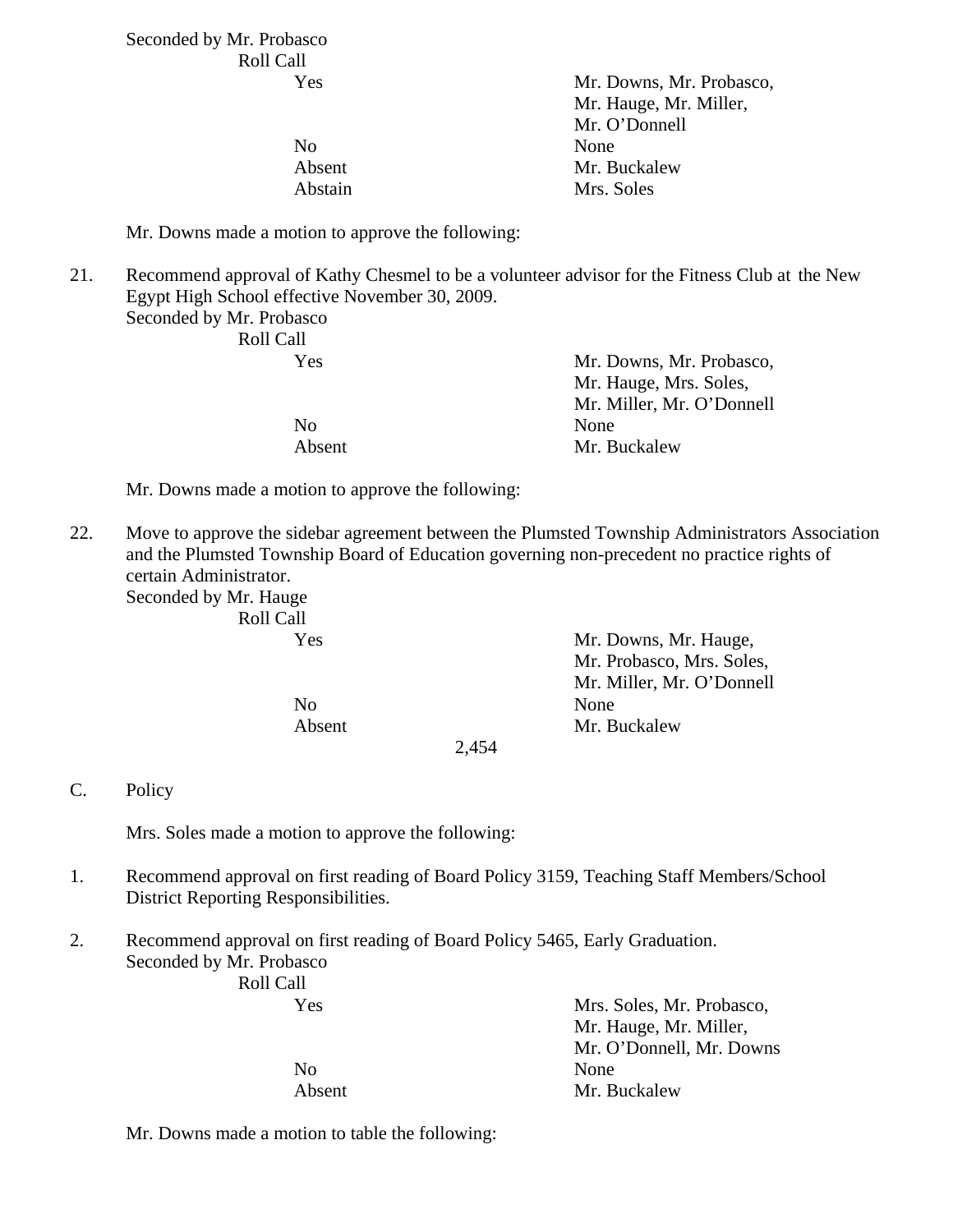3. Recommend approval on second reading of Board Policy 1220, Employment of Chief School Administrator.

Seconded by Mr. Probasco

Discussion: Mrs. Soles stated this item is being tabled because there is still language on the recommendation of our attorney that needs to be reviewed.

Roll Call

| Mr. Downs, Mr. Probasco,  |
|---------------------------|
| Mr. Hauge, Mrs. Soles,    |
| Mr. Miller, Mr. O'Donnell |
| None                      |
| Mr. Buckalew              |
|                           |

Mr. Probasco made a motion to approve the following:

4. Recommend approval on second reading of Board Regulation 5600, Pupil Discipline/Code of Conduct.

Seconded by Mrs. Soles Roll Call

| Mr. Probasco, Mrs. Soles, |
|---------------------------|
| Mr. Hauge, Mr. Miller,    |
| Mr. O'Donnell, Mr. Downs  |
| None                      |
| Mr. Buckalew              |
|                           |

D. Professional Development/Travel Reimbursements

Mr. Hauge made a motion to approve the following:

1. Recommend approval of staff members to attend professional development workshops/conferences.

2,455

Seconded by Mr. Downs Discussion: Mr. O'Donnell stated he will vote yes on the motion but strongly against sending more than once person to San Diego. Roll Call

Yes Mr. Hauge, Mr. Downs, Mr. Probasco, Mrs. Soles, Mr. Miller, Mr. O'Donnell No None Absent Mr. Buckalew

### E. Other Motions

Mr. Downs made a motion to approve the following:

1. Recommend ratification of approval of the following, effective October 21, 2009:

 Students requiring observation hours: Joy Ottens -- Ocean County College Cooperating Teachers Jamie Leto (10 hours) and Janet Popyk (10 hours)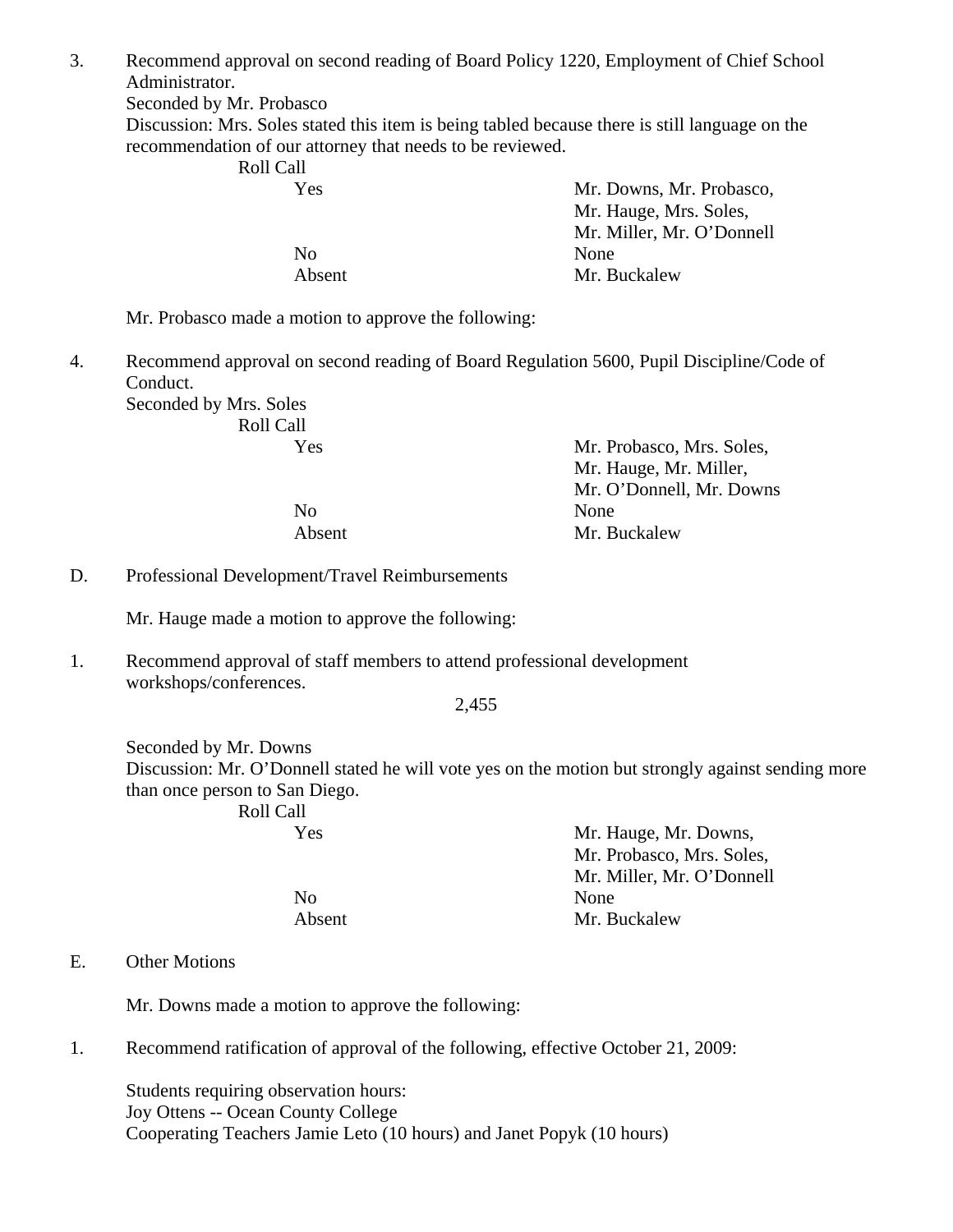Sara Helmlinger – Mercer County Community College Cooperating Teacher - Linda Leutwyler (25 hours) Megan King – Westminster College – Cooperating teacher Jaime Baumiller, High School Biology – January 4 through January 15, 2010.

2. Recommend approval of the following student teachers for the Spring 2010:

 Michelle Carroll – Rider University – Elem. Ed. Cooperating Teacher - Debbie Tilghman – 1/25/2010-4/30/2010 Christina Hicks – Rider University – Elem. Ed. Cooperating Teacher – Mike Deus – 1/25/2010-4/30/2010 Jody Pitman – Rider University – Elem. Ed. Cooperating Teacher – Sabrina McKemey – 1/25/2010-4/30/2010 Samantha Roberto – Rider University – Middle School Social Studies Cooperating Teacher – Luke Sinkhorn - 1/25/2010-4/30/2010

- 3. Recommend approval of the "Bigs In School" Program during the 2009-2010 school year at the New Egypt Primary School.
- 4. Recommend approval of the following mentors for the Ocean County School-based Mentoring Program to be held at the New Egypt Primary School:

William White, Cliff Herndon, Eric Lundquist, Jessie Jaramillo and Jeff Eastep

- 5. Recommend approval to operate a Fitness Club at the New Egypt High School.
- 6. Recommend approval for the following to attend the South Jersey Soccer Coaches Association Awards Night at the cost of \$35.00 each for a total of \$70.00 to be held on December 7, 2009 at 7:00 p.m. Coach Sam Palumbo and student, Rob Brown.

2,456

Seconded by Mr. Hauge

Discussion: Mr. Probasco questioned agenda item E.3. Ms. Ferry, Primary School Principal explained agenda item E.3 and E.4 are related. She stated one is the actual approval for the program and the other is for approval of mentors.

Mr. Hauge asked if we have any other student teachers from anywhere besides Rider College.

Mrs. Soles asked if they were observation hours.

Dr. DeMareo stated that they are observation hours.

Mrs. Soles asked if we severed ties with TCNJ to accept any student teachers.

Dr. DeMareo stated we encourage anyone from the content areas of math, science and world language.

Mrs. Soles asked if we closed they gap to just those content areas.

Dr. DeMareo stated we pretty much closed the gap to those areas.

Mrs. Soles asked why.

Dr. DeMareo stated we would be inundated from every University requesting the same numbers to the teachers.

Mrs. Soles asked about Special Education.

Dr. DeMareo stated we take Special Education.

Mrs. Soles stated they are approving three (3) elementary education.

Dr. DeMareo stated "yes".

Mrs. Soles commented these are not content base areas.

Dr. DeMareo explained the four (4) Rider University students.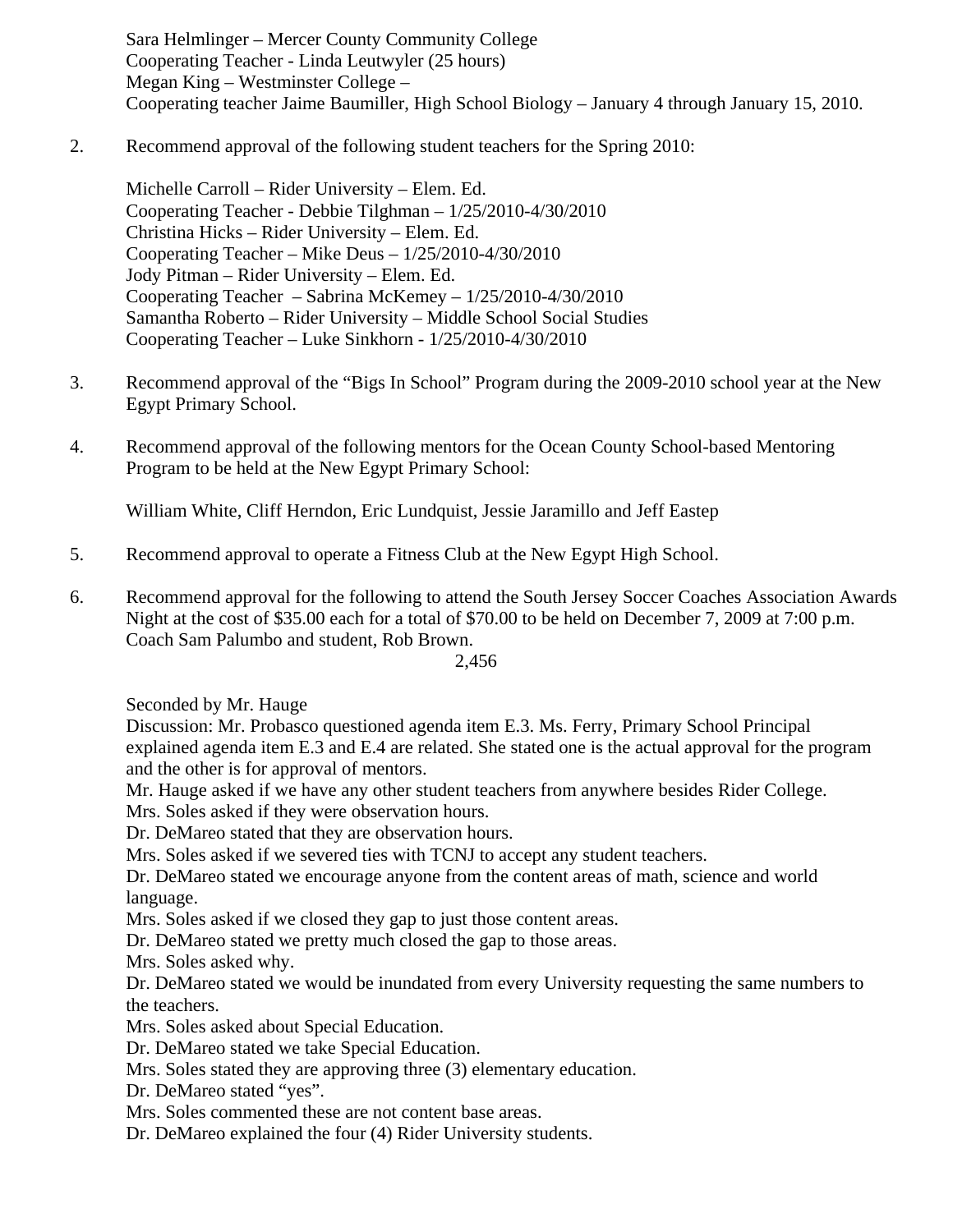Mr. Downs asked if that was a bad thing.

Mrs. Soles stated we have worked with TCNJ for so long and we are limiting just Rider University and also stated that Dr. DeMareo said he is limiting it to the special content areas but on the agenda we are approving three (3) general education.

Dr. DeMareo stated from any University/College in New Jersey in the areas we would welcome in the content areas of world language, math, science and special education.

Mrs. Soles asked if TCNJ or any other University requested any placements in the district.

Dr. DeMareo stated they may have.

Mr. Probasco stated it is nice to have different people come into the district for observation/mentor.

Mr. Downs stated this is a benefit to other Universities. Mr. Downs stated that over the years he has seen Georgian Court on the agenda.

Mrs. Soles asked if we were only exclusive to Rider University.

Dr. DeMareo stated the content areas are protocol and would accept anyone for the content areas.

Mrs. Soles stated she doesn't want to slam the door to any other Universities in the area.

Mr. Hauge asked Dr. DeMareo if we would consider someone from another University.

Dr. DeMareo stated he would consider them.

Mr. Miller asked about the process.

Dr. DeMareo explained the process on accepting student teachers.

| Mr. Downs, Mr. Hauge,     |
|---------------------------|
| Mr. Probasco, Mrs. Soles, |
| Mr. Miller, Mr. O'Donnell |
| None                      |
| Mr. Buckalew              |
|                           |

2,457

# F. Facilities

Mr. Downs made a motion to approve the following:

- 1. Recommend approval of New Egypt Recreation Baseball to use the Elementary School gym and all purpose rooms on Sunday, February 21, 2010 from 12:00 - 4:00 p.m.
- 2. Recommend approval of the New Egypt Elks to use the middle school gym on Saturday, November 21, 2009 from 10:00 a.m. - 2:00 p.m. for their annual hoop shoot. Seconded by Mrs. Soles

 Roll Call Yes Mr. Downs, Mrs. Soles, Mr. Hauge, Mr. Probasco, Mr. Miller, Mr. O'Donnell No None Absent Mr. Buckalew

G. Field Trip

Mr. Probasco made a motion to approve the following:

1. Recommend approval of the following student field trips. Seconded by Mr. Hauge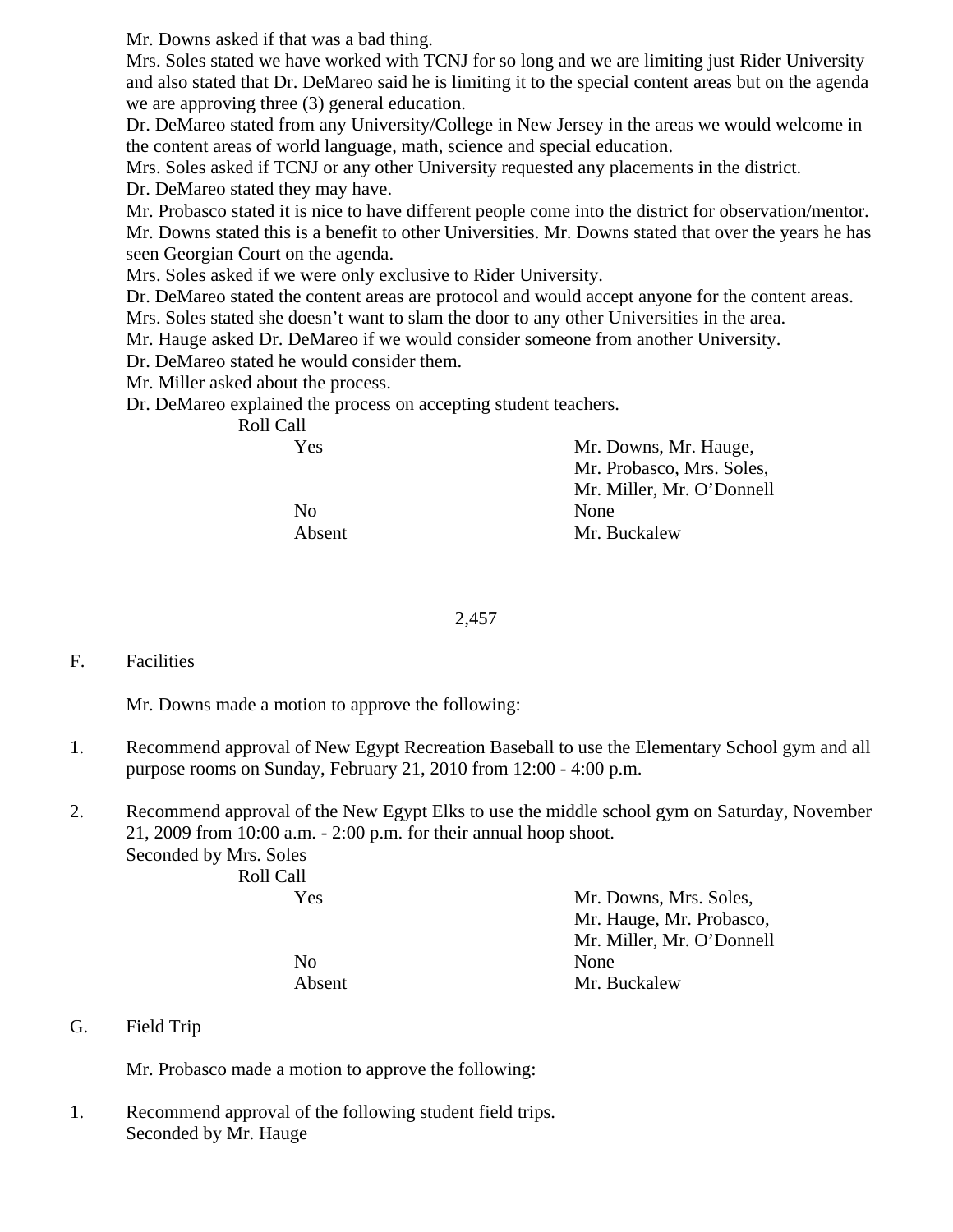Roll Call

 Yes Mr. Probasco, Mr. Hauge, Mrs. Soles, Mr. Miller, Mr. O'Donnell, Mr. Downs No None Absent Mr. Buckalew

# XVI. PUBLIC COMMENT ON ANY SCHOOL RELATED TOPIC

Kellie Simunovich stated she is currently observing in the elementary school and asked if she was to apply for observation while she does her student teaching would she have to go to Rider University or would she be able to go to any other University.

Dr. DeMareo asked what her content area is.

Kellie Simunovich stated her area is elementary education.

Dr. DeMareo stated at this time it would be at Rider University.

Mrs. Soles asked Kellie Simunovich if she was a former graduate of the district.

Kellie Simunovich stated she is a former graduate of the district.

### XVII. NEW BUSINESS

Mr. Probasco commented on possibly getting a grant writer.

Mr. Gripp stated it is something they could talk about with the finance committee with regard to the budget.

Mr. Miller stated the township uses CMX.

Mr. Gripp asked what type of firm that was.

Mr. Miller stated it is designed for grants.

### 2,458

 Josephine Wasilewksi commented on the health benefits of Pritchard employees and dropping their life insurance policy.

Mr. Gripp stated they are out of public comment time but will address her question.

 Mr. Gripp stated he has not heard of this and this was not brought to his attention by her when they had their meeting. He stated he would meet with her to get the specifics.

### XVIII. OLD BUSINESS

Mr. Hauge asked if there was an update on test scores.

Mrs. Gravel said they have not heard anything at this time.

Mr. O'Donnell commented on his concerns with the health benefits of the Pritchard employees.

Mr. Gripp stated he has met with Mrs. Wasilewski on numerous occasions and she is the only one that has indicated whatsoever that there had been any issues at all with health benefits. He also stated he is available and speaks with everyone regularly and is not aware of any issues at all.

Mr. O'Donnell commented he tells everyone to follow the chain of command and they have no confidence.

Mrs. Soles stated the policy committee is working toward the "Open Door Policy".

Mr. Stein stated Mr. Gripp has bent over backwards dealing with this issue and has had open door policy with anyone who feels they want to talk to him and tries to help anyone who wants to come and talk to him.

Josephine Wasilewski stated Mr. Gripp has done an excellent job assisting people. She also stated Pritchard should have some representation here so we can get the answers directly from them. Mr. Gripp stated Mrs. Wasilewski had that meeting with Pritchard.

Mr. Miller stated the resolution on this matter is for Mr. Gripp to meet with Mrs. Wasilewski to understand and address whatever issue has come up at this point in time.

Mr. Probasco gave an update on the transportation committee.